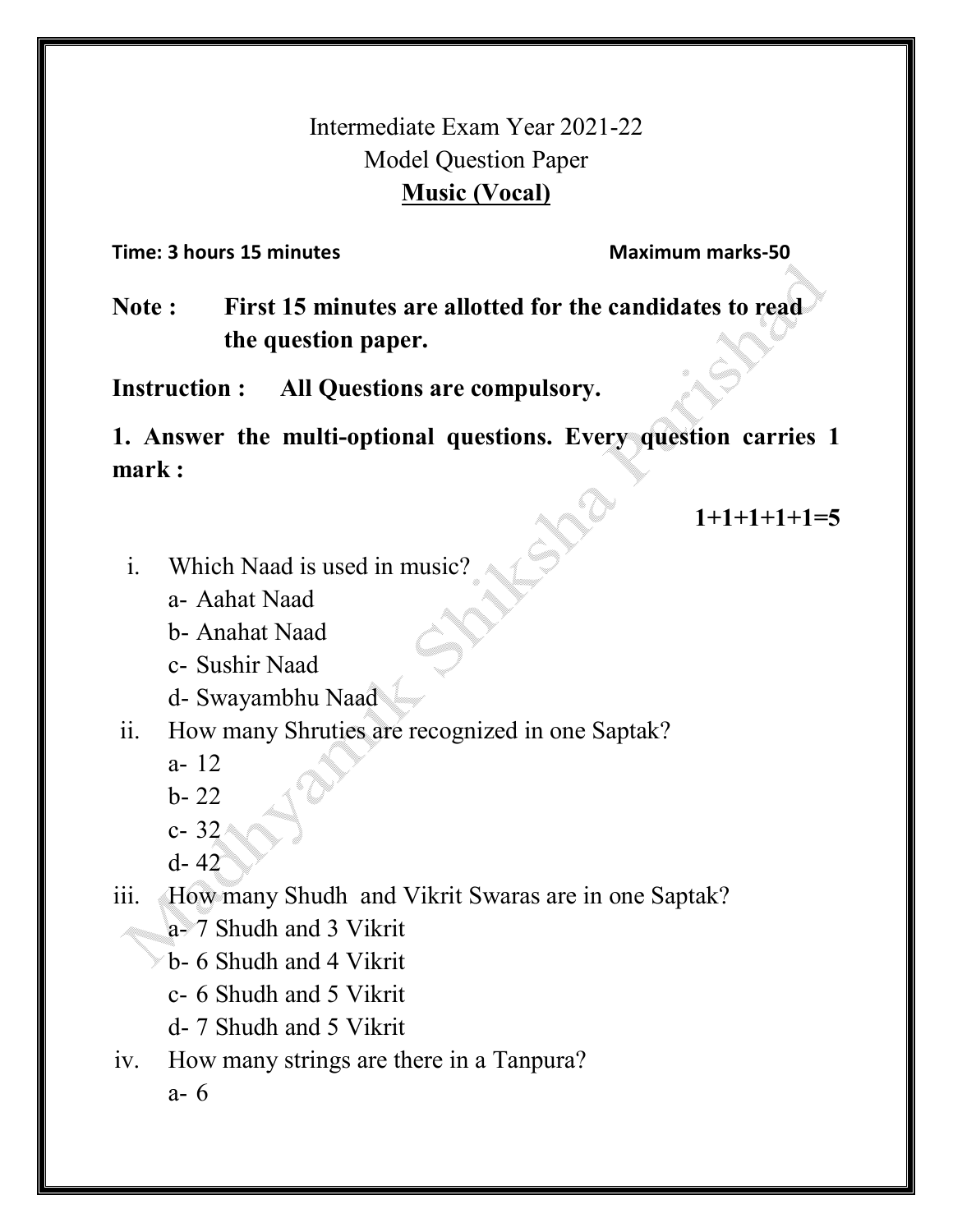- b- 4
- c- 3
- d- 2
- v. Which of the following famous book is written by Sharangdev? a- Vyankatmakhi
	- b- Somnath
	- c- Bhatkhande
	- e- Sangeet Ratnakar
	- 2- Answer the multiple choice questions. Each question carries 1 mark :

**1+1+1+1+1=5**

- I. In which Raag are all the Shudh Swaras used?
	- a- Jaunpuri
	- b- Kedar
	- c- Durga
	- d- Bhairav
- II. Which taal is played in Chhota Khayal?
	- a- Dadara
	- b- Kaharva
	- c- Ektaal
	- d- Chartaal
- III. In which of the following taans are not used but Tansen used to sing it?
	- a- Khyal
	- b- Dhrupad
	- c- Dhamar
	- d- Tarana
- IV. Which of the following is mainly described in Dhamar geets? a- Basant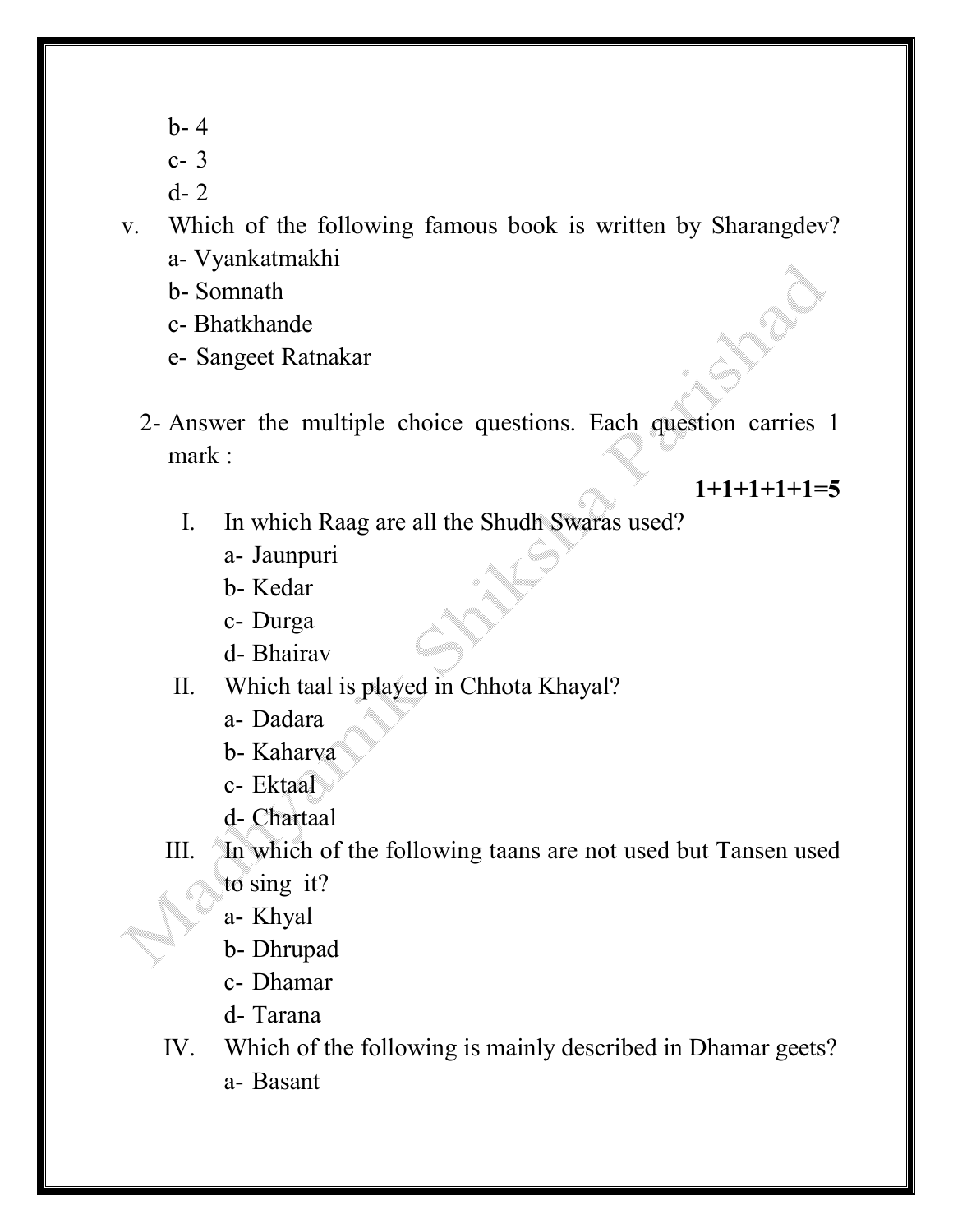- b- Shobhayatra
- c- Devi-Devta
- d- Holi
- V. What is the total number of Thaats?
	- a- 7 b- 10
	- c- 13
	- d- 18
- 3- Answer the very short type questions. Each question carries 1 mark:

## **1+1+1+1+1=5**

- a- Which taal in used in Vilambit Khyal?
- b- What is the total number of Thaats?
- c- How many matras are there in Ektaal and Chartaal?
- d- What is the minimum number of Swaras used in Raag?
- e- What is the singing time of Raag-Bhairav?
- 4- Answer the very short questions. All questions carry 1 mark :

**1+1+1+1+1=5**

- a- How many Shruties are recognized in one Saptak?
- b- What is the impact of high Swara on the length of string?
- c- How many lakshanas are there in Naad?
- d- How many types of Gamaks are there?
- e- How many Layas are there?
- 5-Write a short note on any two of the following- **2½+2½**
- a- Alpatva-Bahutva
- b- Naad-Shruti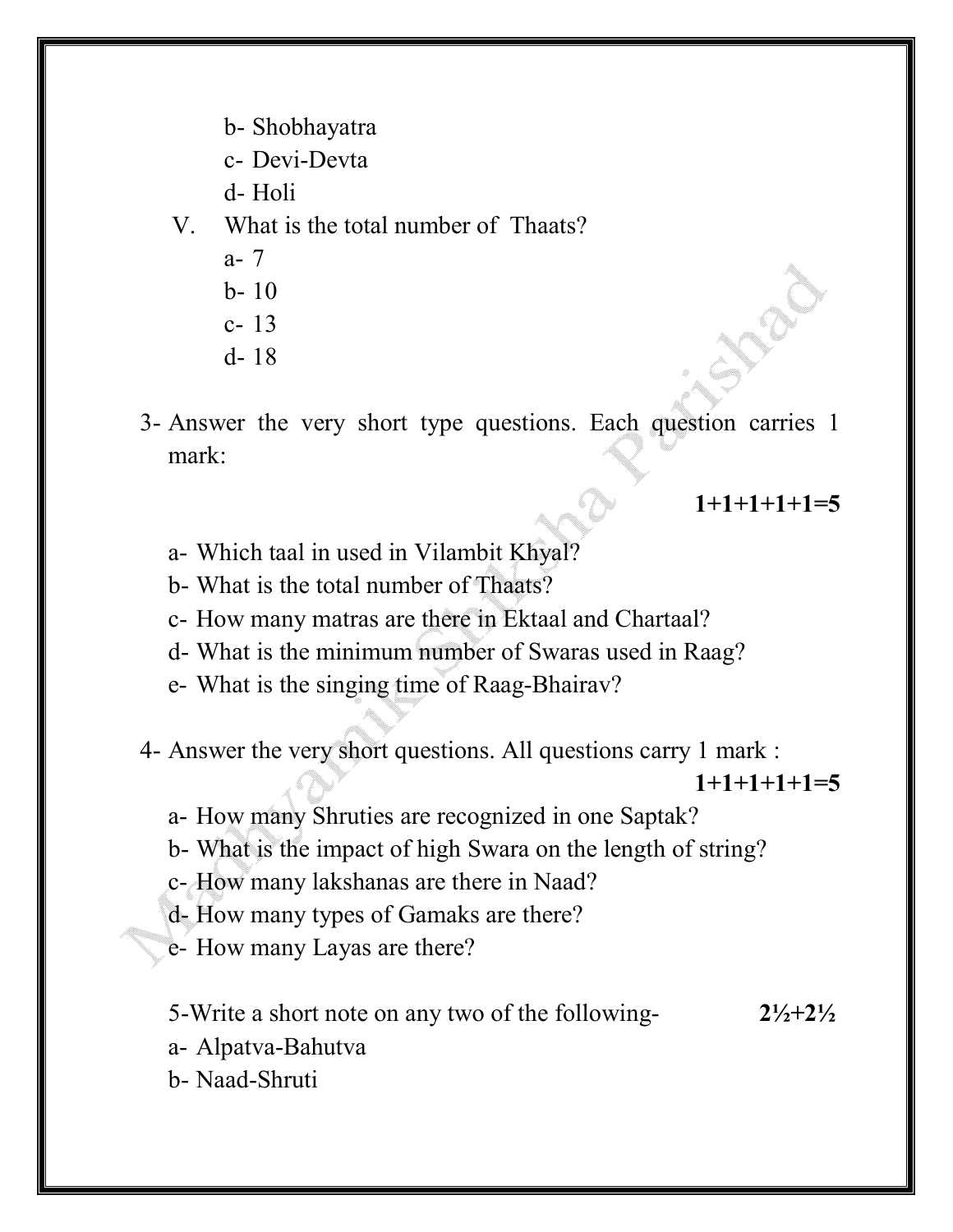c- Vadi-Samvadi Swar d- Aaroh-Avaroh

6-Fill in the blanks-  $1+1+1=4$ 

- i. There are **Matras in Teentaal.**
- ii. There are a minimum of Swaras in a Raag.
- iii. Thaat of Raag Durga is
- iv. **is sung in Dhamar Taal.**

7-Write Swarlipi (rotation) in any one Raag of Chhota Khayal. Also write two Alaps: 6

- i. Vrindavani Sarang
- ii. Durga
- iii. Kedar
- iv. Bhairav

8-Recognise the following Raagas and name them.  $1+1+1+1=5$ 

- i. Sa, Ni, Dha, Pa, Ma, Ga, Re, Sa |
- ii. Sa, Ma, Ma, Pa, Dha, Pa, Ni, Dha, Sa |
- iii. Sa, Dha, Ni, Re, Re, Ga, Ma, Pa, Ni, Sa |
- iv. Dha,Ni, Sa, Ma, Ga, Ma, Ga, Sa |
- v. Sa, Ma, Ma, Pa, Ga, Ma, Dha, Ni, Sa |

9-Define Alankar and write down any five Alankaars. 5

**or** or

Which age of music is known as the 'Golden Age' of music and why?